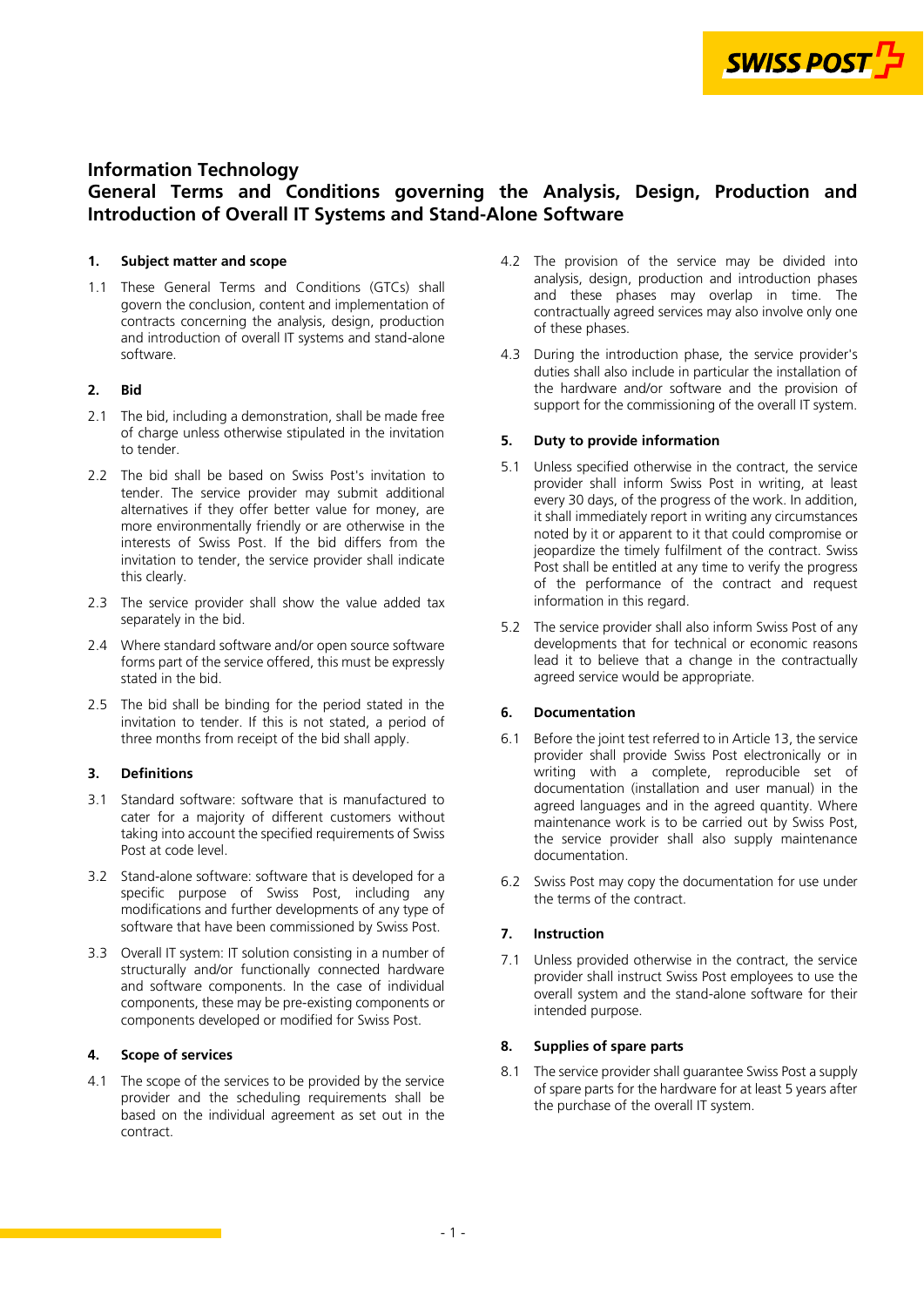

## <span id="page-1-0"></span>**9. Issuing of and lodging of source codes**

- 9.1 The service provider undertakes to hand over the source code for the stand-alone software to Swiss Post in good time for testing.
- 9.2 The service provider undertakes, at Swiss Post's request, to conclude an escrow agreement in respect of the standard software integrated into the overall IT system. Insofar as Swiss Post is entitled to alter or further develop the software in accordance with Article [18.3](#page-2-0) and in the situations referred to in Article [23.4](#page-4-0), the service provider must hand over the source code to Swiss Post irrespective of any escrow agreement.

## **10. Deployment of employees**

- 10.1 The service provider shall deploy only carefully selected and well trained employees. It shall replace employees who do not have the necessary specialist knowledge or who otherwise affect or jeopardize performance of the contract. In particular, it shall take account of Swiss Post's interest in maintaining continuity.
- 10.2 The service provider shall deploy only employees who have the necessary authorizations to provide the services.
- 10.3 The service provider shall inform Swiss Post in writing upon request of the names and job titles of the employees deployed to perform the contract.
- 10.4 The service provider shall only replace the employees deployed who have been designated by the parties as key persons with the written approval of Swiss Post. Swiss Post shall only withhold such approval for good cause.
- 10.5 The service provider undertakes to comply with Swiss Post's internal regulations, rules of conduct and security measures (in particular those relating to computer and data security).
- 10.6 The provisions of this Article 10 shall also apply to other personnel of the service provider deployed to perform the contract, such as self-employed staff.

## **11. Involvement of third parties**

- 11.1 The service provider may not involve third parties to provide its services (e.g. subcontractors, suppliers) without the prior written approval of Swiss Post. It shall remain responsible for ensuring that the third parties involved provide the services in accordance with the provisions of the contract.
- 11.2 The service provider shall impose on any third parties involved the duties set out in this Article 11 and the duties arising from Articles 12 (Health and safety regulations, working conditions and equality of pay for [women and men\), 20 \(Confidentiality clause\) and 21](#page-3-0) (Data protection and postal secrecy).

## **12. Health and safety regulations, working conditions and equality of pay for women and men**

12.1 Service providers with their registered office or a branch office in Switzerland shall comply with Swiss health and safety regulations, working conditions and the principle of equality of pay for women and men. Working conditions shall be those set forth in collective and standard employment contracts or, in their absence, the customary working conditions that apply at the location and to the occupation in question. Service providers with their registered office outside Switzerland shall comply with the relevant regulations that apply at the place where the service is provided.

#### **13. Acceptance**

- 13.1 Acceptance shall not be deemed to have occurred until successful completion of the joint test, to which the service provider shall invite Swiss Post in good time.
- 13.2 The system to be tested must be identical to the system covered by the contract in terms of content and function and must have been fully tested by the service provider beforehand.
- 13.3 The principles of the acceptance procedure shall be stipulated under contract. Partial acceptance shall be possible by mutual agreement. However, this shall in all cases be subject to subsequent successful completion of acceptance of the overall system.
- 13.4 The service provider shall be required to cooperate and assist in the acceptance. Swiss Post shall make the necessary test data available for the acceptance process.
- 13.5 An acceptance report, to be signed by both parties, shall be issued for each acceptance test. The acceptance report must include at least the following details:
	- the system tested,
	- the date or period of acceptance,
	- persons involved in the acceptance,
	- acceptance criteria applied,
	- any defects found and whether they were classed as significant or insignificant,
	- acceptance result: unqualified acceptance, qualified acceptance, refusal of acceptance and
	- further steps, responsibilities and deadlines.
- 13.6 If significant defects are found, the acceptance shall be deemed to have failed. The service provider shall rectify these defects without delay and invite Swiss Post in good time to attend a new test. Swiss Post shall be entitled to require the service provider to provide security to cover the cost of rectifying any defects.
- 13.7 If acceptance has failed and the contractually agreed acceptance deadline has been breached as a result, the service provider shall automatically be deemed to be in default.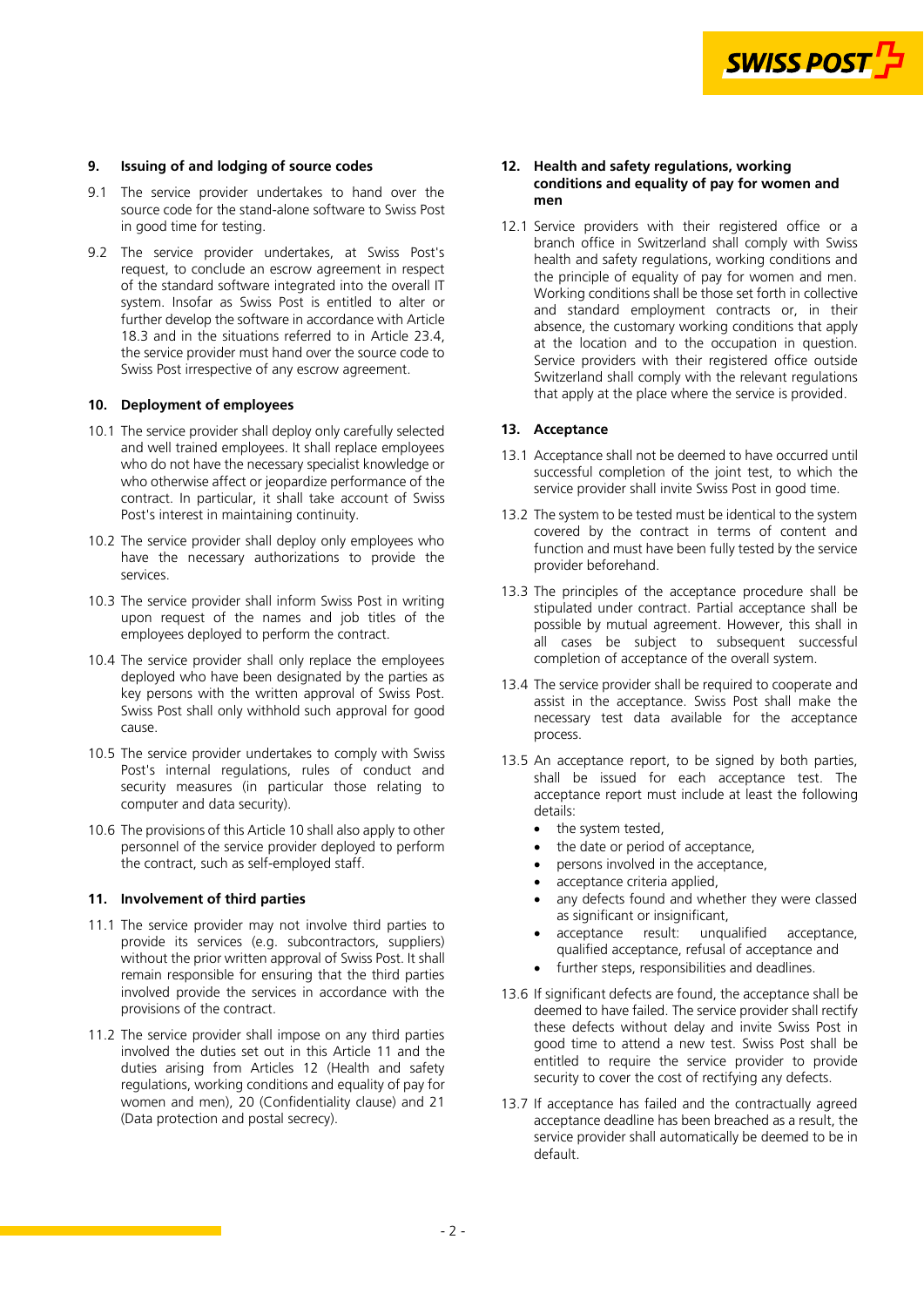

- <span id="page-2-0"></span>13.8 If defects are found, Swiss Post shall be entitled to withhold payment. The right to withhold payment shall lapse as soon as the service provider has successfully rectified the defect.
- 13.9 The use in production of the subject matter of the contract or parts thereof shall not constitute acceptance until such time as a test as described in this Article [13](#page-1-0) has been carried out.

#### **14. Place of performance and transfer of benefits and risks**

- 14.1 Swiss Post shall designate the place of performance. If this has not been determined, the place of installation shall be deemed to be the place of performance.
- 14.2 Benefits and risks shall be transferred to Swiss Post upon successful completion of acceptance.

## **15. Fees and invoicing**

- 15.1 The service provider shall perform the services on a time and materials basis, subject to an upper limit for remuneration (cost ceiling).
- 15.2 The fee set under contract shall cover all services required for proper contractual performance. In particular, the fee shall cover the assignment/granting of all rights, installation, documentation, escrow and instruction costs, expenses, packing, transport, insurance and unloading costs and public charges (e.g. value added tax, waste disposal charges, customs duties).
- 15.3 The service provider shall issue invoices in accordance with a payment schedule or after successful completion of acceptance. Value added tax shall be stated separately on the invoice and may not be charged retrospectively.
- 15.4 The contractually agreed payment conditions and payment periods shall apply.
- 15.5 Advance payments may only be made in exceptional circumstances and provided that it has been agreed that the service provider will furnish Swiss Post at its own cost with security in the form of a bank or insurance guarantee from a bank of primary standing.
- 15.6 Where Swiss Post and/or Swiss Post companies (direct and indirect equity interests of at least 50 percent) use the services of the service provider, the relative fees shall be cumulated for the purposes of calculating discounts.

## **16. Service and maintenance**

16.1 The service provider shall, subject to agreement, carry out service and maintenance of the overall IT system or parts thereof and/or maintenance of stand-alone software. Swiss Post's General Terms and Conditions governing the Maintenance of Hardware and software (IT GTC/M) shall then apply.

16.2 Irrespective of any duty to conduct servicing and provide maintenance, the service provider shall inform Swiss Post of any defects and the options for rectifying them and any further developments of hardware and software.

## **17. Import regulations**

17.1 The service provider guarantees that any import regulations have been complied with and the necessary permits have been obtained.

# **18. Protective rights and usage rights**

- 18.1 All protective rights (intellectual property rights and related rights as well as the prospective entitlement to such rights) pertaining to the results of work done in performance of the contract (e.g. analyses, plans, stand-alone software including the relevant the relevant documentation, hardware development) shall lie in full with Swiss Post. In particular, the service provider shall also assign to Swiss Post all of its moral rights under copyright. Where legal limits have been placed on such assignment, the service provider shall waive its right to exercise its moral rights and warrants that all persons involved in the work shall also waive this right.
- 18.2 Swiss Post and its companies (cf. Article 15.6) shall have a permanent temporally, geographically and substantively unlimited right to use results comprising the content of the contract that did not arise as a result of performance of the contract (in particular, preexisting results of work). This shall include all current and possible future forms of usage and the right to sell and process the results.
- 18.3 The protective rights over standard software shall remain vested in the service provider or third parties. Swiss Post and its companies (cf. Article 15.6) shall acquire a permanent temporally and geographically unlimited non-exclusive right of use, which shall not relate to specific hardware.
- 18.4 Swiss Post and its companies may configure standard software for use under the terms of the contract and to render it legally interoperable with third-party software. They shall have the right to change and further develop the standard software, provided that this has been agreed under contract. Rights to such changes and further developments shall be determined in accordance with Article 18.1.
- 18.5 Swiss Post and its companies may make a number of copies of standard software at no additional charge for back-up and archival purposes, in particular with a view to operating redundant systems.
- 18.6 Swiss Post and its companies shall be entitled to arrange for standard software to be operated – solely for its own purposes – on the premises of a third party as part of an outsourcing operation.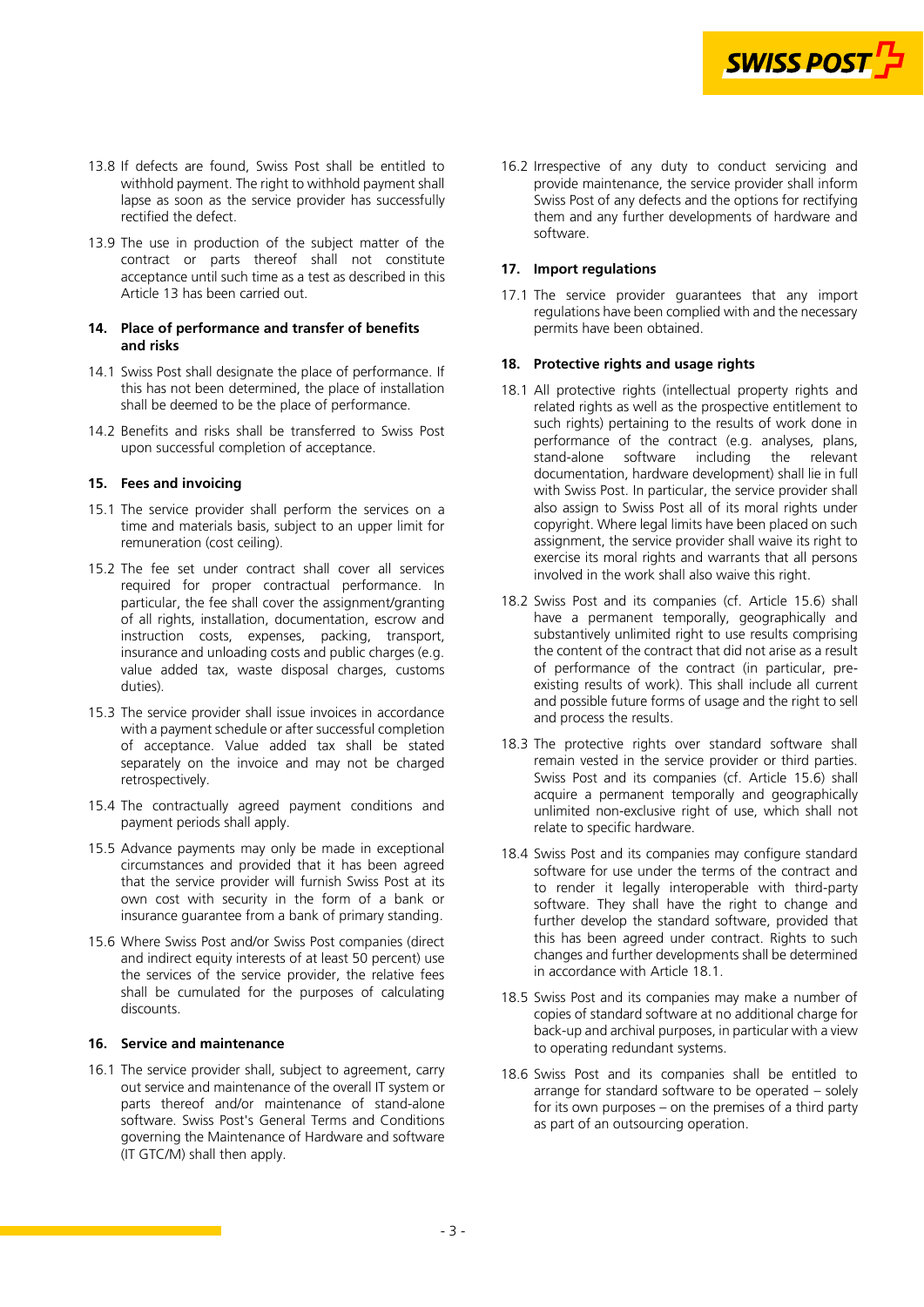

<span id="page-3-0"></span>18.7 Swiss Post shall be entitled to resell the results as referred to in Article [18.2](#page-2-0) and standard software as referred to in Article [18.3](#page-2-0), to the extent that it ceases to use them.

## **19. Infringement of protective rights**

- 19.1 The service provider shall mount a defence against third-party claims arising from infringement of protective rights without delay at its own cost and risk. It shall notify Swiss Post immediately of such claims in writing and shall not object to any intervention by Swiss Post in any legal proceedings. If the third party makes the claims directly against Swiss Post, the service provider shall at Swiss Post's first request participate in the dispute to the extent permitted under the relevant procedural rules. The service provider undertakes to bear all costs (including damages payments), incurred by Swiss Post as a result of court action and/or any out of court settlement of a legal dispute. In the event of an out of court settlement, the service provider need only make the agreed payment to the third party if it has consented to the settlement beforehand.
- 19.2 If, as a result of claims made in exercise of protective rights, it is impossible for Swiss Post to use the contractually agreed services in full or in part, the service provider may at its choosing replace the components concerned with a different type, change its services so as to ensure that they do not infringe third-party rights while still maintaining the scope of services agreed under the contract, or at its own cost procure a licence from the third party. If the service provider fails to exercise any of these options within a reasonable period, Swiss Post shall be entitled to withdraw from the contract with immediate effect. The service provider must under all circumstances hold Swiss Post harmless in all respects, irrespective of fault.

## **20. Confidentiality clause**

- 20.1 Any facts and information that are not in the public domain or generally accessible shall be treated as confidential by both parties. In case of doubt, facts and information should be treated as confidential. Both parties undertake to take all financially reasonable and technically and organizationally feasible precautions in order to protect confidential facts and information effectively against access by and disclosure to unauthorized persons.
- 20.2 This duty of confidentiality shall also apply prior to conclusion of the contract and shall continue beyond termination of the contractual relationship.
- 20.3 No breach of the duty of confidentiality shall be deemed to have occurred in the event that confidential information has been disclosed by Swiss Post within its own group or to third parties involved. This shall apply to the service provider insofar as disclosure is necessary for the performance of the contract or provisions of the contract are disclosed by it within the group.
- 20.4 The duty of confidentiality does not apply if an obligation to disclose the confidential information exists due to an enforceable official or judicial order or mandatory law. The other party must be informed beforehand, insofar as this is legally permissible. No prior information is required in the case of announcements by Swiss Post within the scope of public procurement law.
- 20.5 The service provider may not publicize the fact that a business relationship exists or has existed with Swiss Post, and shall not cite Swiss Post as a reference without written consent.
- 20.6 The parties shall subject their employees and other auxiliary persons to the obligations arising from this Article 20.
- 20.7 If either party breaches the aforementioned duties of confidentiality, it shall pay liquidated damages to the other party unless it can be proved that it was not at fault. This shall amount to 10 percent of the total fee for each instance of infringement, up to a maximum of CHF 50,000 per occurrence. Payment of liquidated damages shall not release the service provider from the requirement to comply with its duties of confidentiality. Liquidated damages shall be payable in addition to any damages due.

## **21. Data protection and postal secrecy**

- 21.1 The parties undertake to comply with the provisions of Swiss data protection laws.
- 21.2 Personal data may be processed solely for the purpose of and to the extent required for the performance and execution of the contract. The service provider shall inform Swiss Post in advance of any disclosure of data.
- 21.3 Insofar as the service provider has access to the postal and payment transactions of Swiss Post's customers, it undertakes to comply with the requirement of postal secrecy as described in Article 321<sup>ter</sup> of the Swiss Criminal Code.
- 21.4 The parties shall subject their employees and other auxiliary persons to the obligations arising from this Article 21.
- 21.5 When required by Swiss Post, in particular when the European Data Protection Ordinance (EU-DSGVO) applies or when personal data is transferred outside Switzerland, the processing of personal data by the service provider is based on an additional data protection agreement.

# **22. Default**

- 22.1 If the service provider fails to comply with firmly agreed deadlines (expiration date transactions), it shall automatically be deemed to be in default, and in other cases after being sent a reminder.
- 22.2 If the service provider is in default, it shall pay liquidated damages, unless it can be proved that it was not at fault. These shall amount to 0.5 percent for each day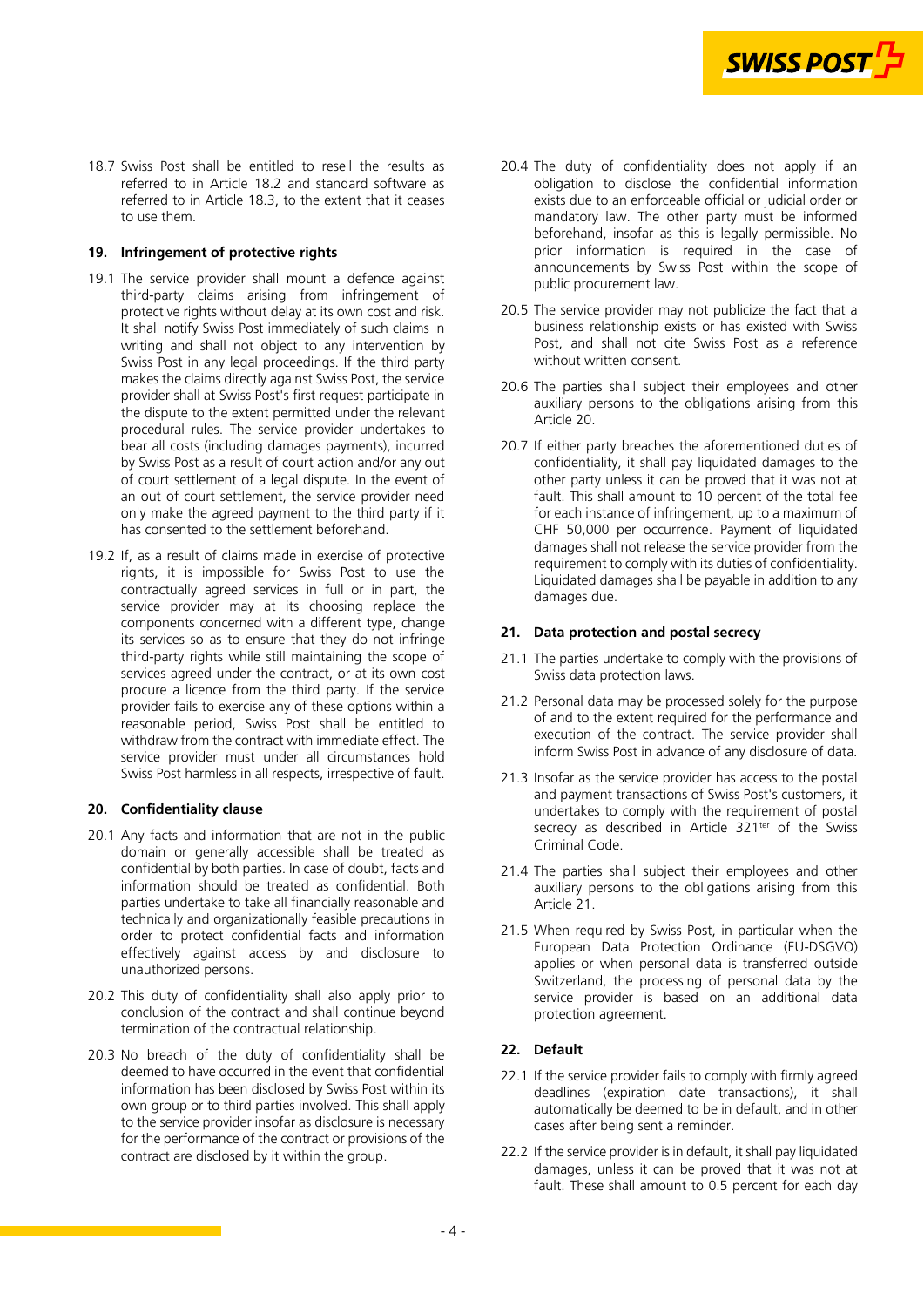

<span id="page-4-0"></span>of delay, subject to a maximum total of 10 percent of the total fee. They shall also be payable if the services are accepted. Payment of liquidated damages shall not release the service provider from the requirement to comply with its contractual obligations. Liquidated damages shall be payable in addition to any damages due.

# **23. Warranty**

- 23.1 The service provider warrants that its services have the agreed and warranted characteristics suitable for use for the intended purpose and comply with the relevant legal requirements. It shall provide a guarantee for at least 24 months from acceptance of the overall IT system or installation of stand-alone software. If partial acceptances have been agreed to, the guarantee period shall not commence until overall acceptance as described in Article [13.3.](#page-1-0) Swiss Post may report deficiencies at any time during the guarantee period. After expiry of the guarantee period, the service provider shall also be required to settle any claims arising under warranty rights set forth below, provided that the deficiencies were reported within the guarantee period.
- 23.2 The service provider guarantees that it holds all the rights required to provide its services in accordance with the contract. In particular, it is authorized to grant Swiss Post the right to use the standard software to the extent laid down in the contract.
- 23.3 Where a defect is found, Swiss Post may choose either to deduct the value of the defect from the fee or to demand the supply of fault-free hardware and software or for such hardware or software to be repaired. Where substantial defects are found, Swiss Post shall be entitled to withdraw from the contract.
- 23.4 If Swiss Post demands a replacement or repair, the service provider shall rectify the defects within the stated period and bear the resulting costs. If the service provider has failed to complete the required replacement or repair, or has not done so successfully, Swiss Post may at its choosing deduct the value of the defect from the fee, carry out the necessary measures itself, arrange for this to be done by a third party at the service provider's cost and risk or withdraw from the contract. The service provider shall allow Swiss Post or third parties appointed by it access to the source code, where this is necessary for the repair. If the service provider fails to hand over the required source code within a period of 30 days of a request to do so, Swiss Post shall be entitled to open the source code itself by decompiling it or to arrange for this to be done by third parties.
- 23.5 If any loss, damage or injury occurs as the result of a defect, the service provider shall also be liable for this loss, damage or injury as described in Article 24.

# **24. Liability**

- 24.1 The parties shall bear liability for any loss, damage or injury cased to the other party, unless it can be proved that the relevant party was not at fault. Liability for personal injury shall be unlimited.
- 24.2 The parties shall bear liability for the conduct of the auxiliary persons and third parties whom they involve (e.g. subcontractors, suppliers) in the same manner as for their own.

## **25. Variations**

- 25.1 The parties shall be entitled to submit a proposal to vary the services in writing at any time.
- 25.2 If Swiss Post wishes to make a variation, the service provider shall advise in writing within 20 days whether the variation is possible and the effects that it will have on the services to be provided and on the fee and any deadlines. It may not withhold consent to a variation proposed by Swiss Post if the variation is objectively possible and the overall nature of the services to be provided is preserved. Swiss Post shall decide within 20 days of receipt of the communication whether the variation is to be implemented.
- 25.3 If the service provider wishes to make a variation, Swiss Post shall be entitled to accept or reject such a proposal within 20 days of receipt of the communication.
- 25.4 Variations, especially variations of the scope of the services, the fee and the deadlines, must be set out in an addendum to the contract before work commences.
- 25.5 The service provider shall continue to work in accordance with the contract while the variations proposed are being considered, unless Swiss Post gives instructions to the contrary.

## **26. Assignment and pledging**

26.1 The service provider shall neither assign nor pledge any amounts owed to it by Swiss Post without the written approval of Swiss Post.

#### **27. Amendments to the contract, discrepancies and partial invalidity**

- 27.1 Any amendments or supplements to this contract must be adopted in writing.
- 27.2 In the event of any discrepancies, the terms of the contract shall prevail over the GTCs and the GTCs shall prevail over the bid.
- 27.3 If individual terms of the contract are found to be invalid or unlawful, this shall not affect the validity of the contract. Should this occur, the term in question shall be replaced by a valid term that is commercially equivalent as far as possible.